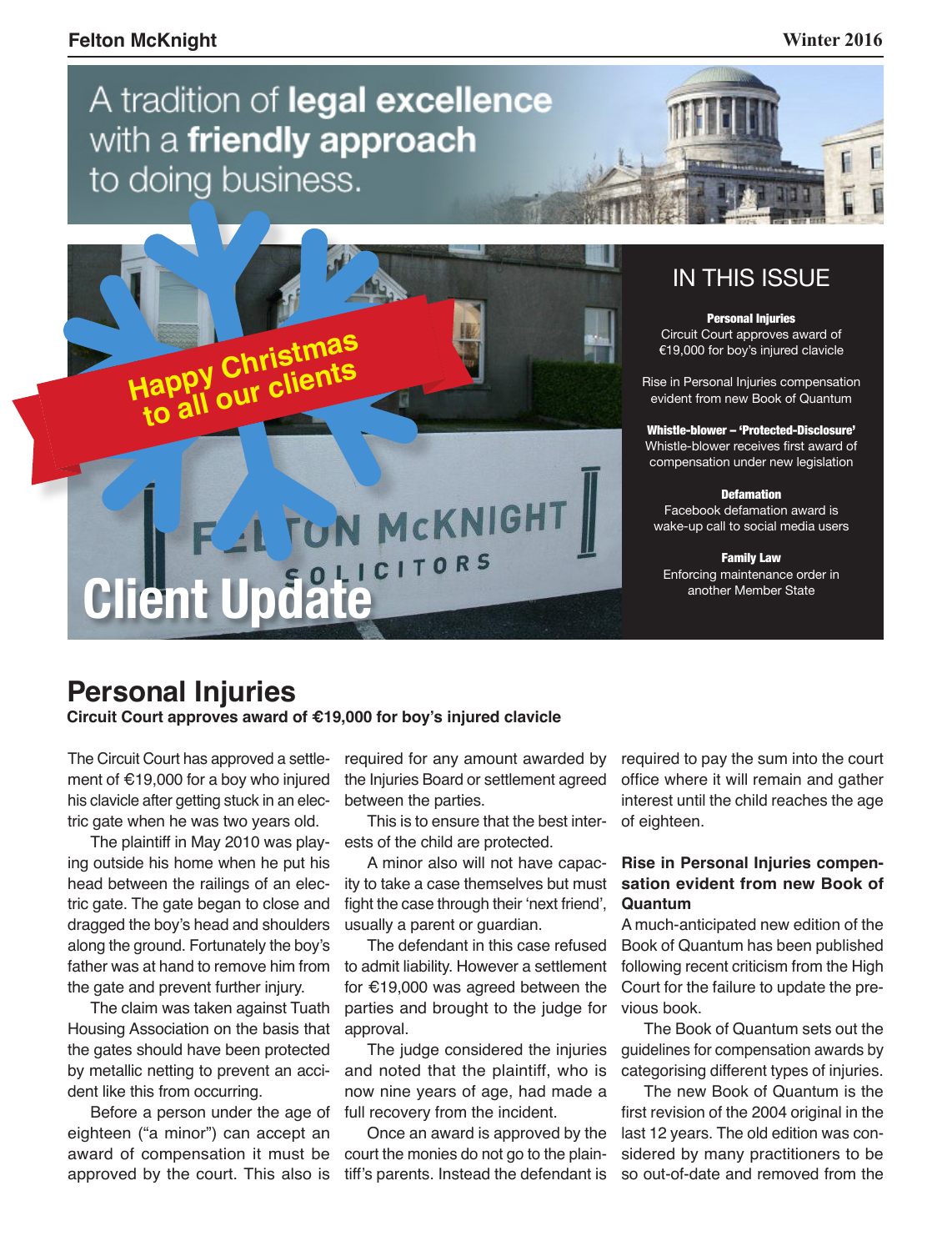actual awards that it had effectively become obsolete.

A judge is obliged to consider the Book of Quantum when awarding damages to a plaintiff. It is expected that it will become more commonplace for the Judge to ask the presenting barristers to refer to specific figures in the Book of Quantum while giving their closing arguments.

The new edition was compiled from an examination of over 50,000 closed personal injury claims during 2013 and 2014.

A comparison between the two editions is interesting as an indication of the changes in awards over the last decade. Under the new guidelines, a person who receives a fracture to their lower arm will have a recommended figure up to €38,000, which

is an increase of about a third from the previous recommendation.

A minor whiplash or sprain in the neck following a road traffic incident could be awarded up to €15,700, an increase of €1,300. Whiplash injuries have a reputation of being notoriously difficult to disprove in a courtroom.

It is hoped that the revised Book

of Quantum will bring stability to the personal injuries market and ensure fairness when awarding compensation.

It has faced criticism for being a missed opportunity to tackle the rising insurance costs, as the data is merely reflective of recent awards and not benchmarked against other jurisdictions.



## **Whistle-blower – 'Protected-Disclosure'**

**Whistle-blower receives first award of compensation under new legislation**

The Protected Disclosures Act 2014 has been in force for two years and has now seen its first award for penalisation of an employee for making a 'protected disclosure'.

The Labour Court has ordered the nursing home Áras Chois Fharraige to pay a former care assistant €17,500 after she was suspended for raising concerns of elder abuse with Hiqa.

Under the legislation, an employee can seek redress when they are penalised by their employer for making a protected disclosure.

A 'protected disclosure' is defined in the Act as being a disclosure of relevant information, which in the reasonable belief of the worker, tends to show one or more relevant wrongdoings which came to the attention of the worker in connection with their employment.

In this case, the employee in March 2014 raised concerns about the treatment of patients at the nursing home to the Matron. Over the next three months, she contacted Hiqa five times to inform them of her concerns.

Her employer called her to an appraisal meeting in April 2014 and labelled her a "trouble maker". She was suspended for five months following a disciplinary meeting.

The Labour Court held that the she had been penalised under the Act when she was suspended on pay for almost five months as a consequence of her making a 'protected disclosure' by way of her complaints to Hiqa.

The Labour Court found that had she not raised her concerns, she would not have been penalised.

This is the first award being given under the Act in the past two years. Though the legislation did not lead to large amount of claims that was expected, the decision serves as a reminder for employers to put in place effective whistleblowing procedures to mitigate against the risk of such claims.

#### **Defamation: Facebook defamation award is wake-up call to social media users**

The Circuit Court has made a substantial award in compensation to a man who was defamed by a Facebook post.

In awarding the maximum award of €75,000 Judge John O'Hagan warned that users of social media must take responsibility for the statements that they publicise on the internet.

Defamation law does not distinguish between print and online publication, and the judge urged internet users "to be very careful".

The past number of years has seen a remarkable increase in the amount of defamation proceedings taken as a result of publications on social media.

The case shows how serious the courts are taking online defamation, as well as their willingness to penalise the perpetrators.